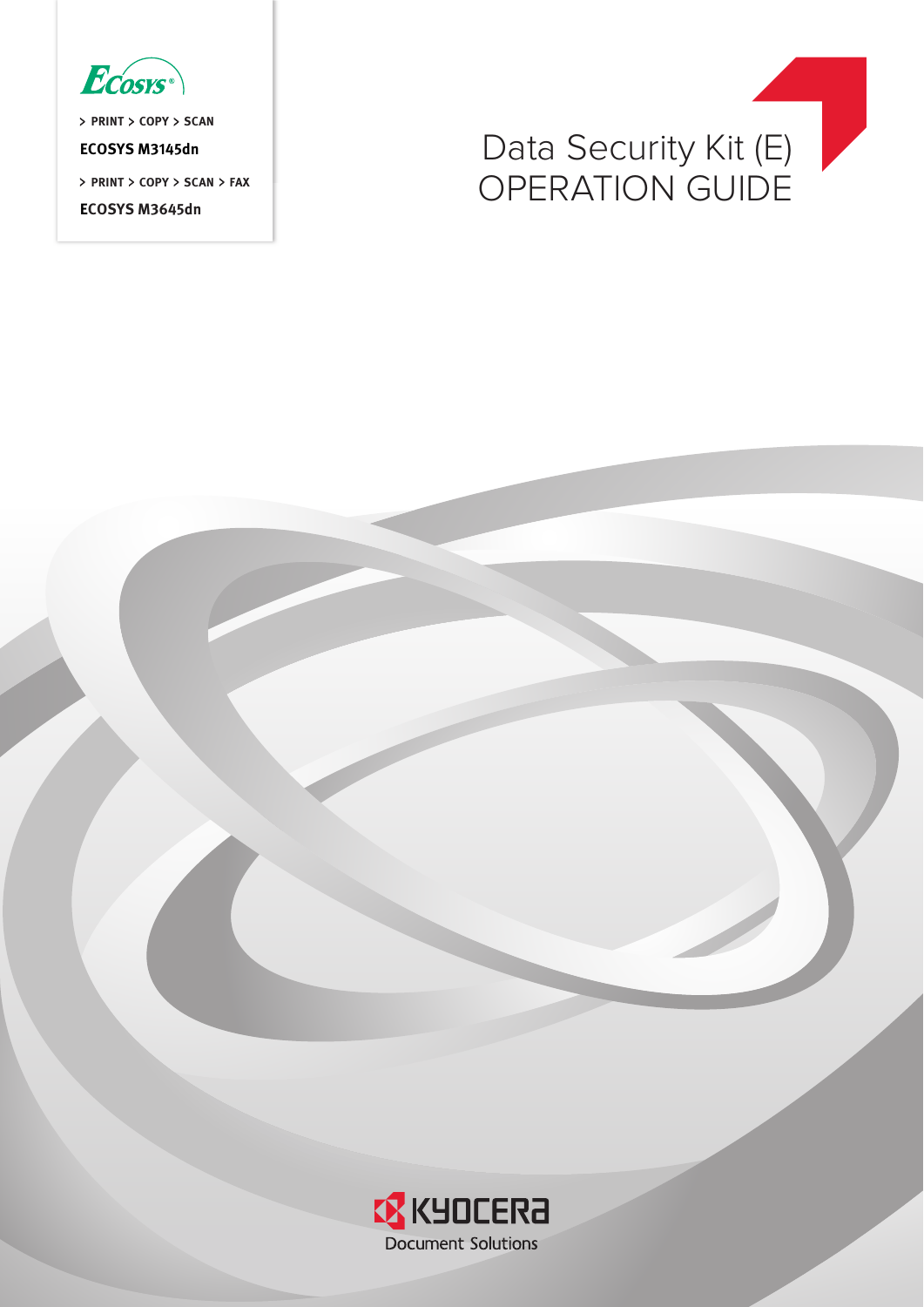# **Introduction**

This Setup Guide explains the procedures for installing and operating the optional Data Security Kit (E) (hereinafter called Security Kit) and the procedure for system initialization.

Organization administrators should read and understand this manual.

- Nominate a reliable person for the machine administrator when installing the security kit.
- Sufficiently supervise the nominated administrator so that it can observe the security policy and operation rules at the organization to which it belongs and properly operate the machine in accordance with the operation guide of the product.
- Sufficiently supervise the general users so that they can operate the machine while observing the security policy and operation rules at the organization to which they belong.

■Instructions for General Users (for Both General Users and Administrators)

- • [Security Kit Functions ......................................................2](#page-2-0)
- Message Display after the Security Kit is Installed .......... 3

■Instructions for Administrators (for Those in Charge of Installation and Operation of the Security Kit)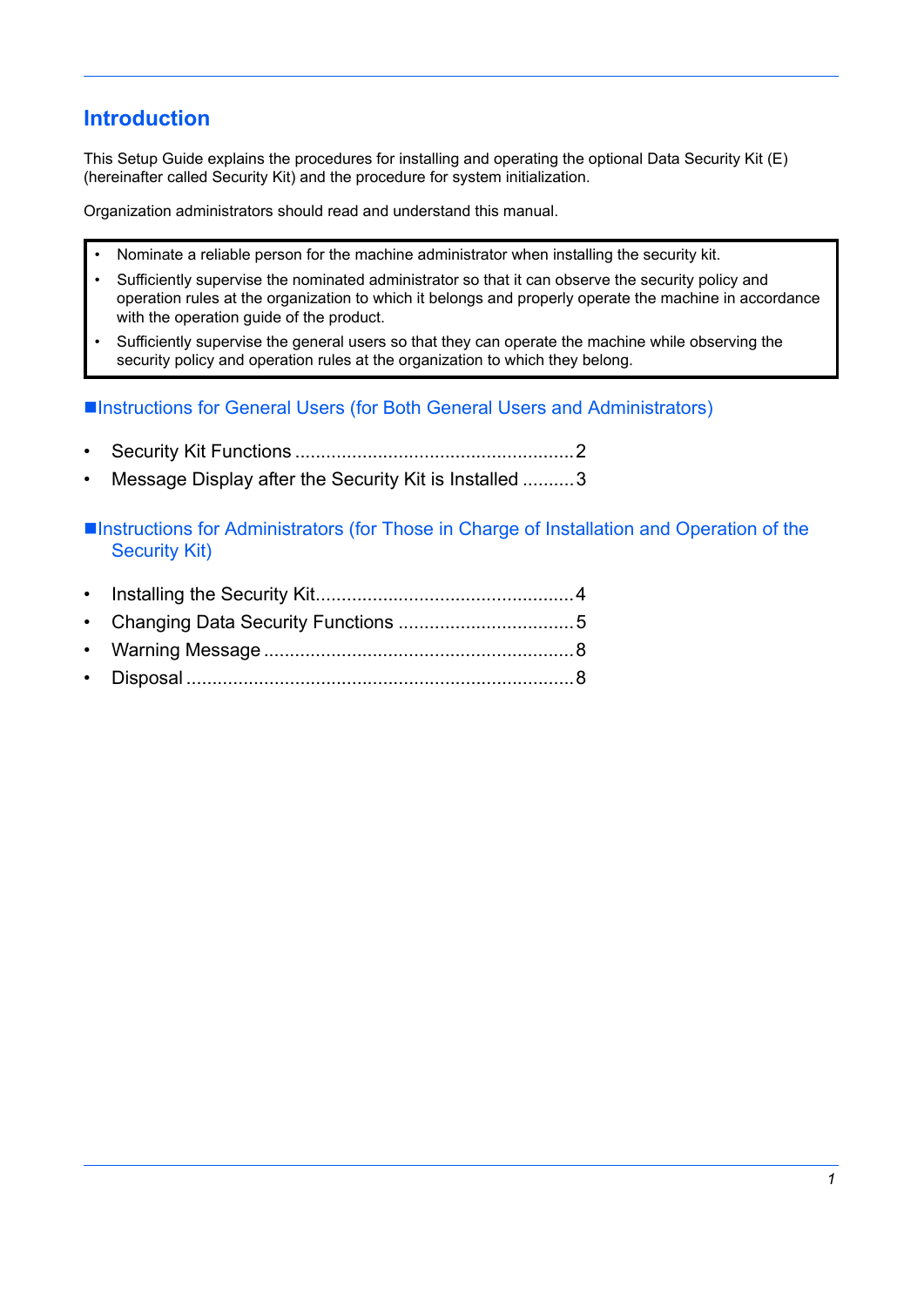## **Instructions for General Users (for Both General Users and Administrators)**

## <span id="page-2-0"></span>**Security Kit Functions**

The security kit enables overwriting and encryption.

#### **Overwriting**

Multi-functional products (MFPs) temporarily stores print jobs as data in the SSD, and prints from that data. Users can also store various types of data in the SSD. As the data storage area used for such data remains in the SSD as is until it is overwritten by other data, the data stored here remains restorable using special tools for undesirable use.

The security kit deletes and overwrites (hereinafter collectively referred to as *overwrite(s)*) the unnecessary data storage area used for the output data or deleted data to ensure that data cannot be restored.

Overwriting is performed automatically, without user intervention.

**CAUTION:** When you cancel a job, the machine immediately starts overwriting the data that has been already stored in the SSD.

#### **Encryption**

MFPs store Custom Box and Job Box data in the SSD. It means the data could be possibly leaked or tampered with if the SSD is stolen.

The security kit encrypts data before storing it in the SSD. It guarantees higher security because no data cannot be decoded by ordinary output or operations.

Encryption is automatically performed and no special procedure is required.

**CAUTION:** Encryption helps enhance security. However, data stored in a Custom Box or Job Box can be decoded by the normal printing operation. Never store confidential data in a Custom Box or Job Box.

#### **Functions of Security Kit**

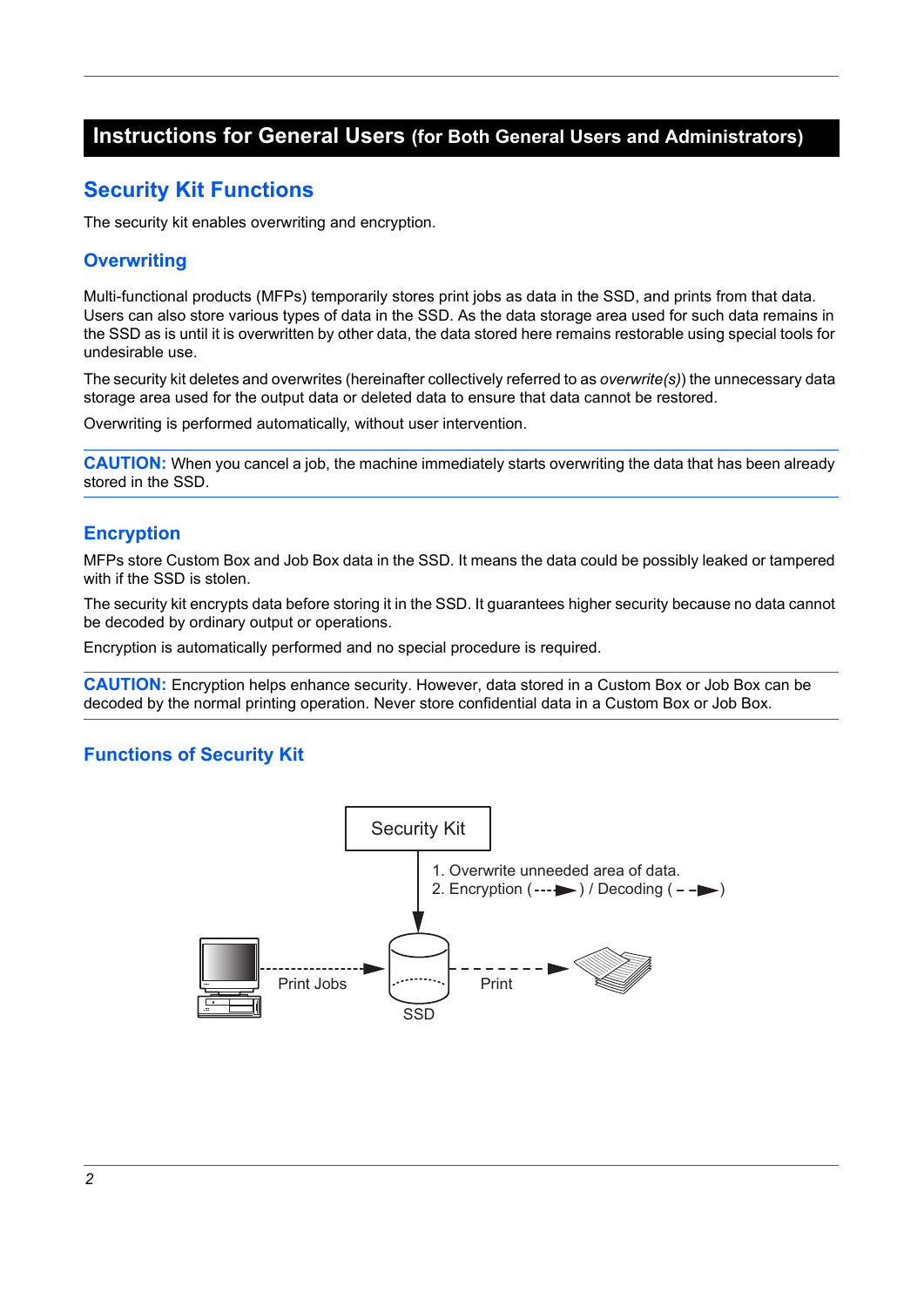# <span id="page-3-0"></span>**Message Display after the Security Kit is Installed**



When the security kit has been installed and is running properly, *Overwriting...* appears in the message display while unneeded data is being overwritten.

**CAUTION:** Do not turn the power switch off during overwriting. It may crash the SSD.

**NOTE:** If you turn the machine off at the power switch during overwriting, data may not be overwritten completely from the SSD. Turn the machine back on at the power switch. Overwriting automatically resumes.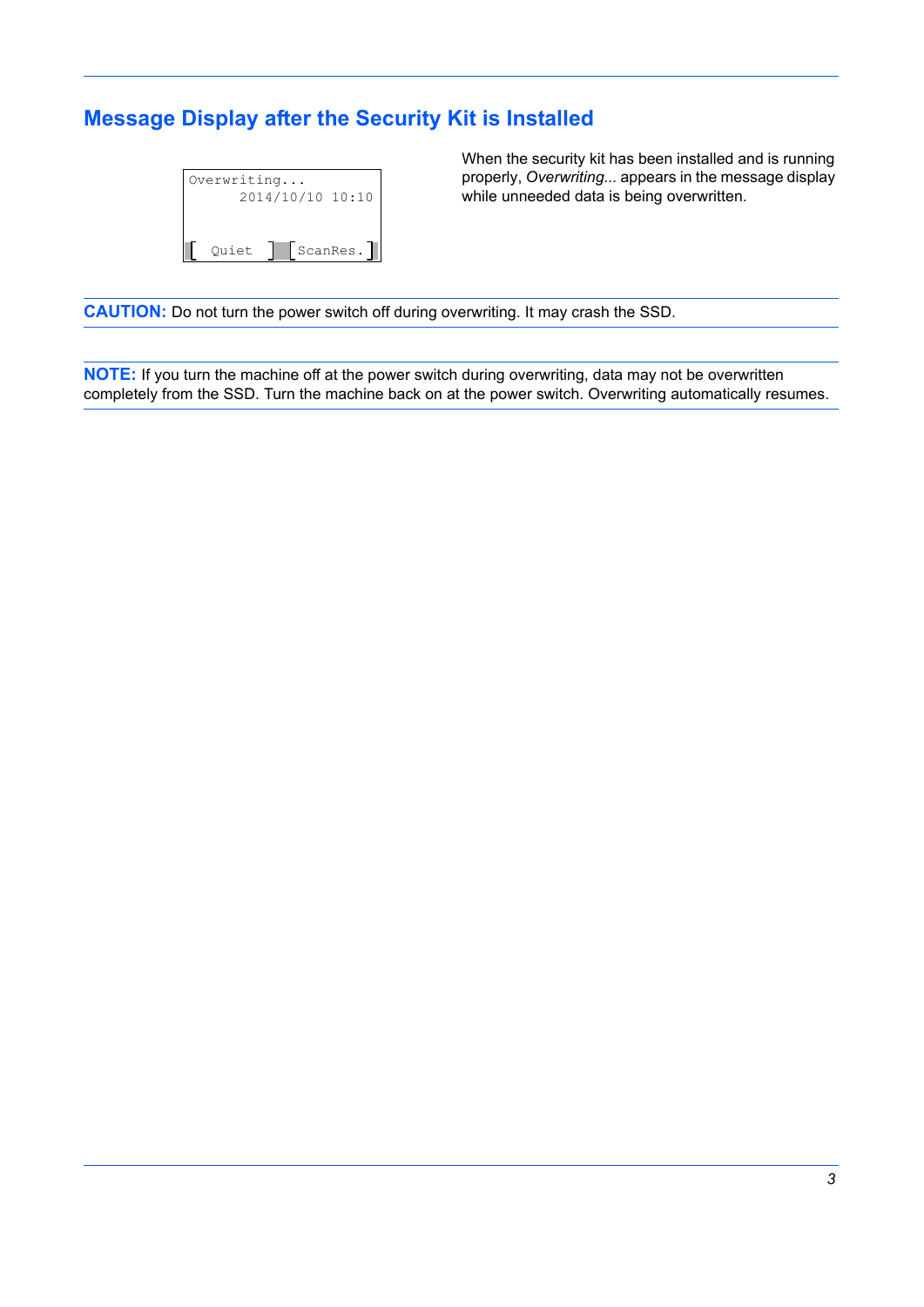## **Instructions for Administrators (for Those in Charge of Installation and Operations of the Security Kit)**

# <span id="page-4-0"></span>**Installing the Security Kit**

### **The Security Kit Contents**

The security kit package includes:

- License Certificate
- Installation Guide (for service personnel)

### **Before Installation**

- Make sure that the service representative must be a person who belongs to the supplying company.
- Install the machine in a safe location with controlled access, and unauthorized access to the machine can be prevented.
- The system will be initialized during installation of the security kit. This means that the data stored in the SSD will be all overwritten. Special attention should be given if you install the security kit on the MFP currently used.
- The network to which the machine is hooked up must be protected by a firewall to prevent extraneous attacks.

### **Installation**

Installation of the security kit should be performed by the service personnel.

The only thing required by the administrator during the installation is to enter the encryption code.

#### **Encryption Code**

An encryption code of 8 alphanumeric characters (0 to 9, A to Z, a to z) to encrypt data needs to be entered. By default, the code is set *00000000*.

As an encryption key is then created from this code, it is safe enough to continue using the default code.

**CAUTION:** Be sure to remember the encryption code you entered. If you need to enter the encryption code again for some reason and you do not enter the same encryption code, all the data stored on the SSD will be overwritten as a security precaution.

### **After Installation**

After installing the security kit, you can change the security password.

The changes could be given as required, either at installation or later.

Refer to [page 6](#page-6-0) for the procedures.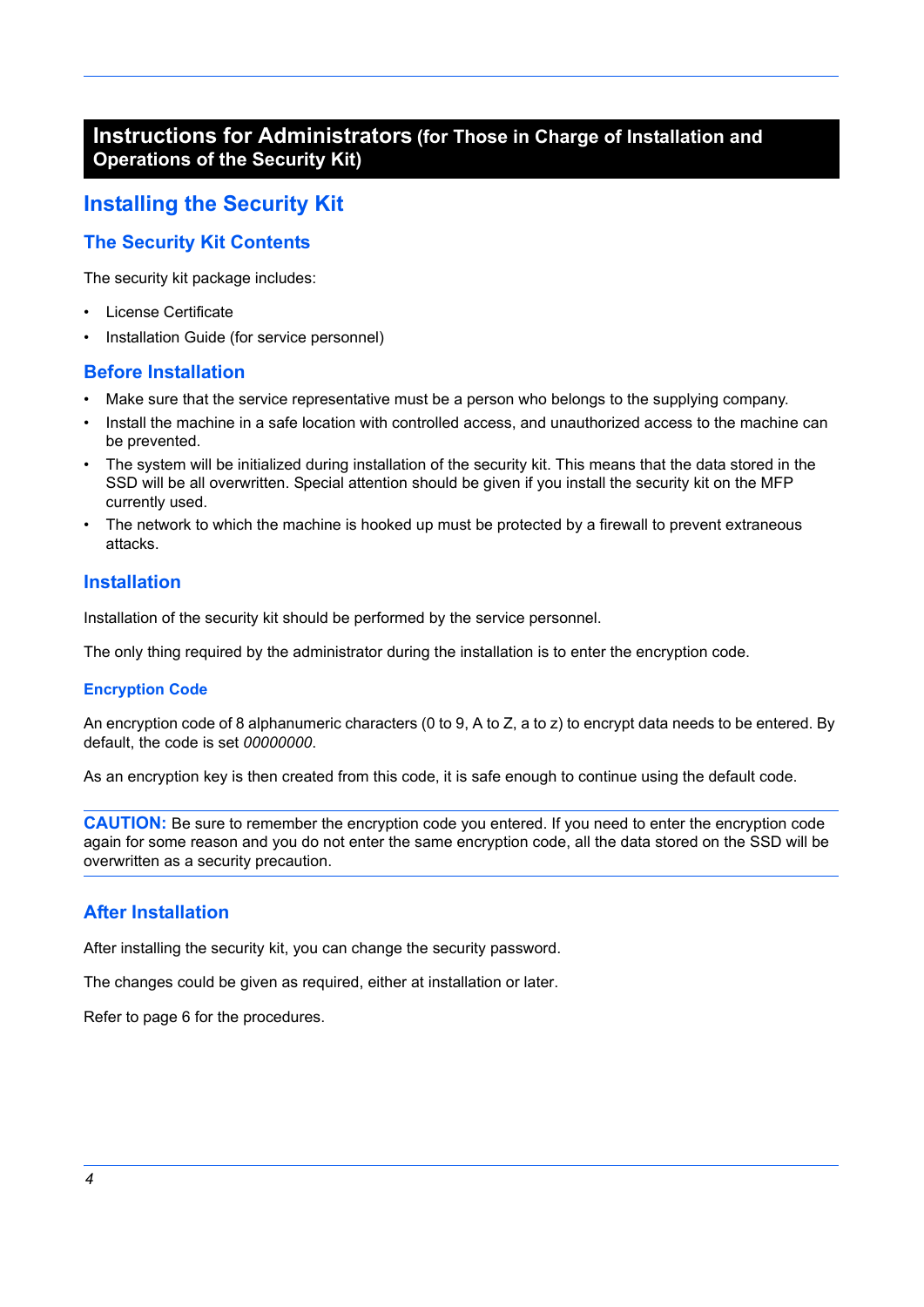# <span id="page-5-0"></span>**Changing Data Security Functions**

Enter the security password to change data security functions.

| Login User Name: |  |       |  |
|------------------|--|-------|--|
| Login Password:  |  |       |  |
|                  |  |       |  |
| Menu             |  | Login |  |



- **1** Press the [**System Menu/Counter**] key.
- **2** Press the [▲] or [▼] key to select [System/ Network], and then press the [**OK**] key.
- **3** The Login screen appears.

**NOTE:** When user login administration is set:

- When logged in as an administrator, the log in screen is not displayed and the System/Network menu screen is displayed.
- The setting is not possible when logged in as anyone other than an administrator. Log in again as an administrator.
- **4** With the "Login User Name" entry field selected, press the [**OK**] key. The "Login User Name" entry screen is displayed.
- **5** Enter the Login User Name using the numeric keys then press the [**OK**] key. The log in screen reappears.

**NOTE:** The initial setting for the administrator's Login User Name is "Admin".

For details on entering characters, refer to the machine's *Operation Guide*.

- **6** Press the [▲] or [▼] key to select the "Login Password" entry field.
- **7** Press the [**OK**] key. The "Login Password" entry screen is displayed.



|  | Login Password: |      |
|--|-----------------|------|
|  |                 |      |
|  |                 | ABC  |
|  |                 | Text |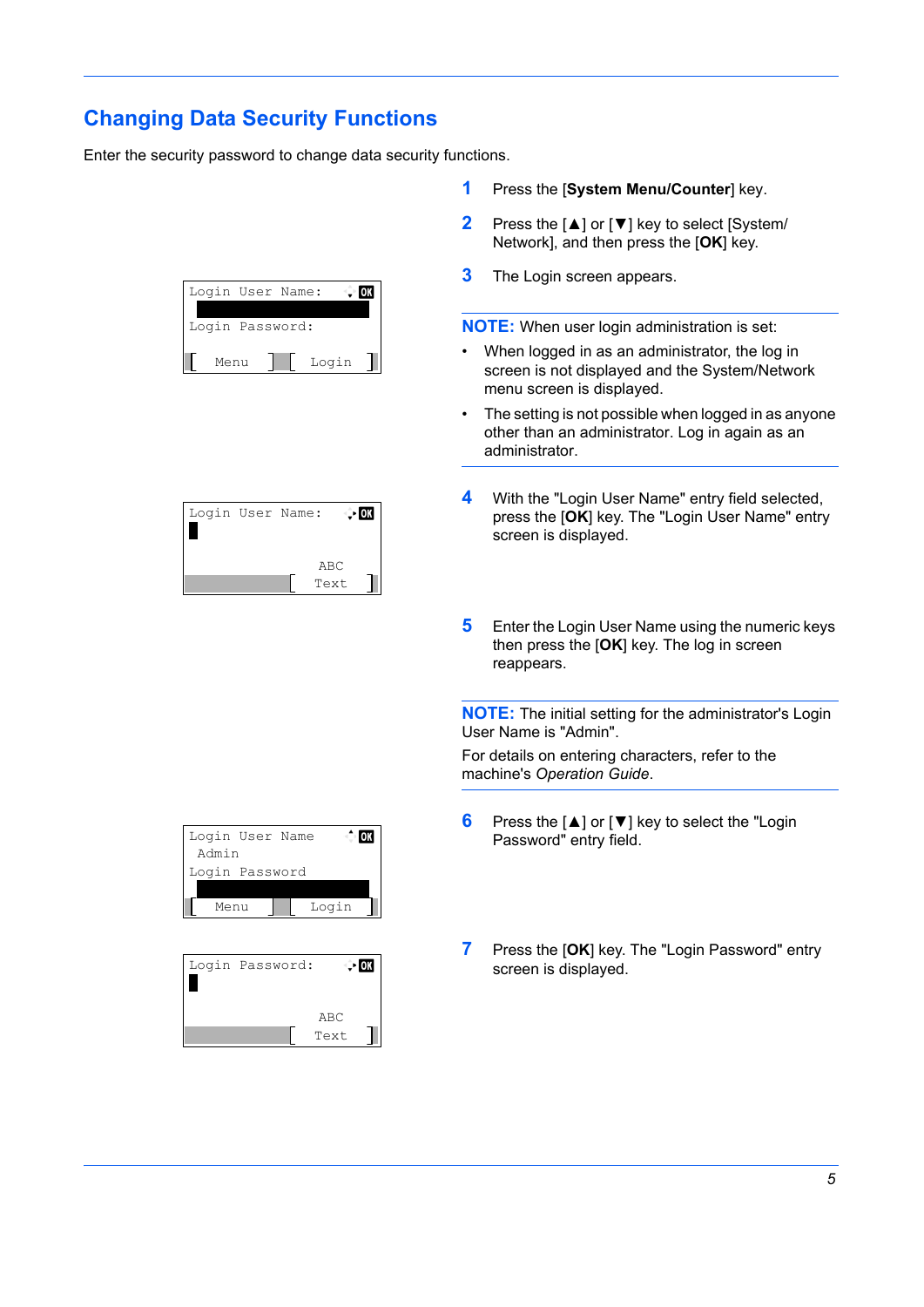| <b>OK</b><br>Login User Name<br>Admin<br>Login Password<br>                                      | 8<br>Enter the Login Password using the numeric keys<br>then press the $[OK]$ key. The log in screen<br>reappears.                   |
|--------------------------------------------------------------------------------------------------|--------------------------------------------------------------------------------------------------------------------------------------|
| Login<br>Menu                                                                                    | <b>NOTE:</b> The initial setting for the administrator's Login<br>Password is "Admin".                                               |
| ⊹ood<br>System/Network:<br>Network Setting<br>Optional Network<br>[03] NW InterfaceSend<br>Exit. | 9<br>Pressing [Login]. If the entered Login User Name<br>and Login Password are correct, the System/<br>Network menu screen appears. |
|                                                                                                  | <b>10</b> Press the [ $\triangle$ ] or [ $\nabla$ ] key to select [Data Security].                                                   |
| Data Security<br>⊹lox<br>SSD Initializ.<br>DataSanitization<br>021                               | <b>11</b> Press the [OK] key. The Data Security screen<br>appears.                                                                   |

### <span id="page-6-0"></span>**Changing Security Password**

You can customize the security password so that only the administrator can use the security kit.



SSD Initializ. 01 SecurityPassword 02 Initialization

Exit

 $\Leftrightarrow$  or

**1** In the Data Security menu, press the [▲] or [▼] key

**2** Press the [**OK**] key. The "SecurityPassword" entry

to select [SSD Initializ.].

screen appears.

**3** Enter the Security Password using the numeric keys.

**NOTE:** The initial setting for the Security Password is "000000".

- **4** Press the [**OK**] key. If the Security Password entered is correct, the "SSD Initializ." menu screen appears. If the Security Password entered was not correct, "Incorrect password." is displayed and the SecurityPassword screen reappears. Enter the correct Security Password.
- **5** In the SSD Initializ. menu, press the [▲] or [▼] key to select [Security Passwd].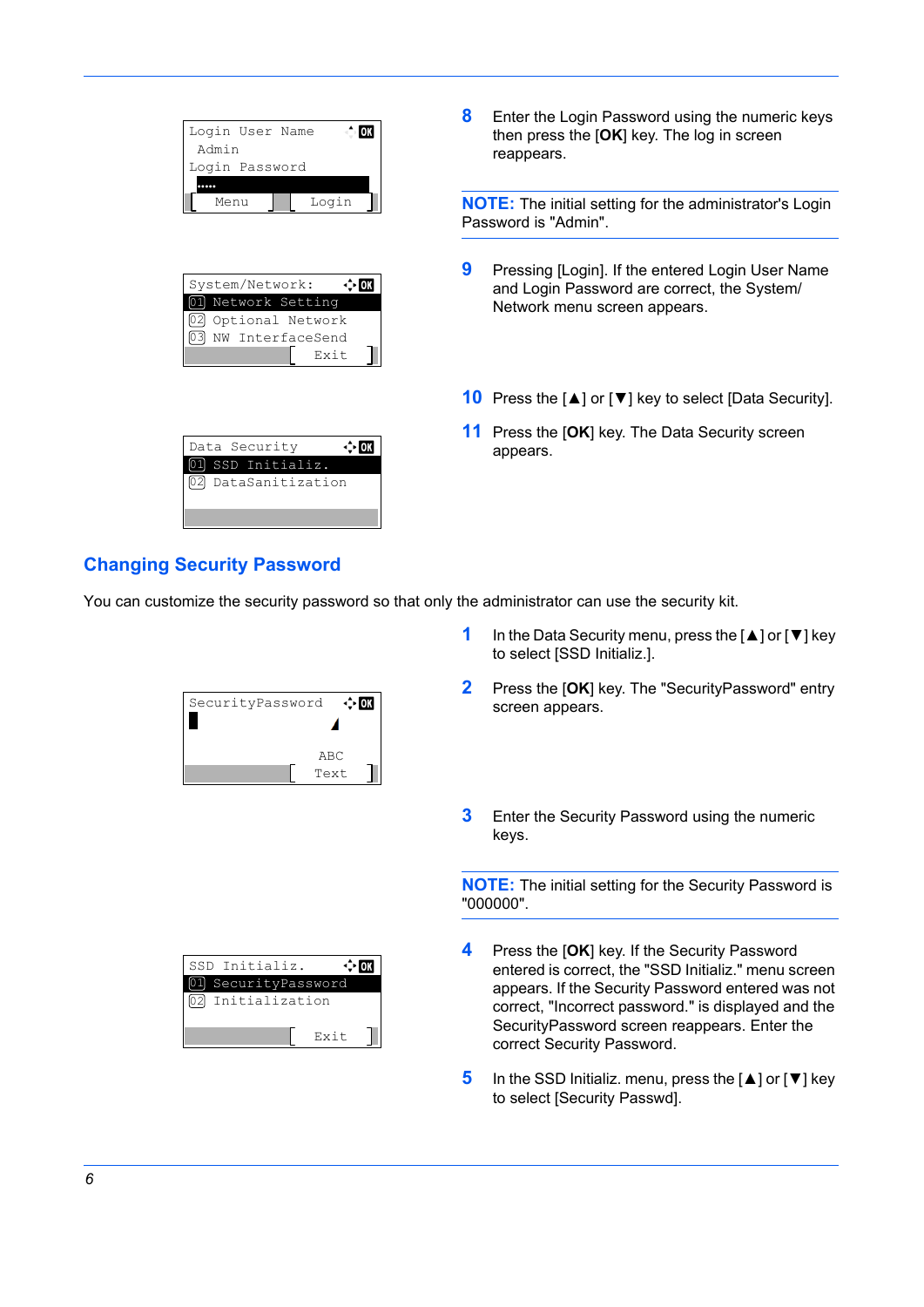| New Password |             |  |
|--------------|-------------|--|
|              | ABC<br>Text |  |

- **6** Press the [**OK**] key. The "New Password" entry screen appears.
- **7** Enter the new Security Password using the numeric keys.

The security password must be 6 alphanumeric characters.

**CAUTION:** Avoid any easy-to-guess numbers for the security password (e.g. 111111 or 123456).

- **8** Press the [**OK**] key. The "Confirm Password" entry screen appears.
- **9** To confirm, re-enter the security password to be registered. Enter the new Security Password using the numeric keys.
- **10** Press the [**OK**] key. If the Security Password entered matches then the password is changed to the new password and the SSD Initializ. menu reappears.

If the password does not match, "Incorrect password." is displayed and the "New Password" screen reappears. Enter again from the new Security Password.

### **System Initialization**

Overwrite all the data stored in the SSD when disposing of the machine.

**CAUTION:** If you accidentally turn the power switch off during initialization, the SSD might possibly crash or initialization might fail

**NOTE:** If you accidentally turn the power switch off during initialization, turn the power switch on again. Initialization automatically restarts.

> **1** In the SSD Initializ. menu, press the [▲] or [▼] key to select [Initialization].

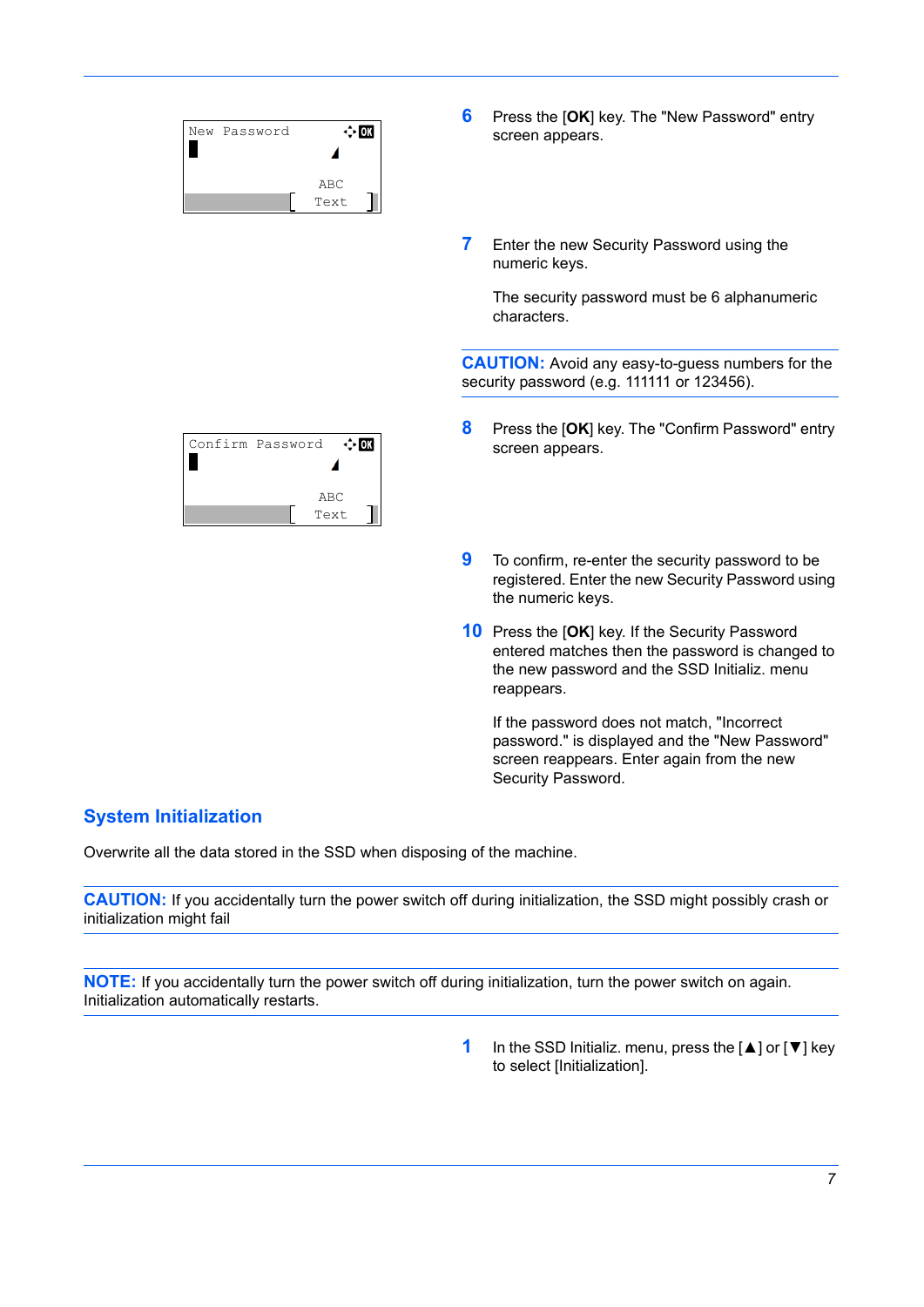| System Initialization<br>will start. |    |  |
|--------------------------------------|----|--|
| Are you sure?                        |    |  |
| Yes                                  | NΛ |  |

- **2** Press the [**OK**] key. A confirmation message is displayed.
- **3** Press [Yes]. Initialization starts.

If you do not wish to initialize, press [No]. The SSD Initializ. menu reappears.

**4** When the initialization is finished Task is completed. is displayed. Turn the power switch off and then on.

# <span id="page-8-1"></span>**Warning Message**

If the encryption code information of the machine has been lost for some reason, the screen shown here appears when the power is turned on.



Follow the steps below.

**1** Enter the encryption code that was entered during the installation of the security kit.

**CAUTION:** Even though entering a different encryption code can also enable continuation of a job, this will overwrite all the data stored in the SSD. Exercise extreme caution when entering an encryption code.

The encryption code is not the same as the security password.

- **2** Press the [**OK**] key.
- **3** When the Task is completed. screen appears, turn the power switch off and then on.

## <span id="page-8-0"></span>**Disposal**

If the machine is unused and demolished, initialize the system of this product to erase the SSD data.

If the machine is unused and demolished, obtain directions for disposal from the dealer (from which you purchased the machine) or your service representative.